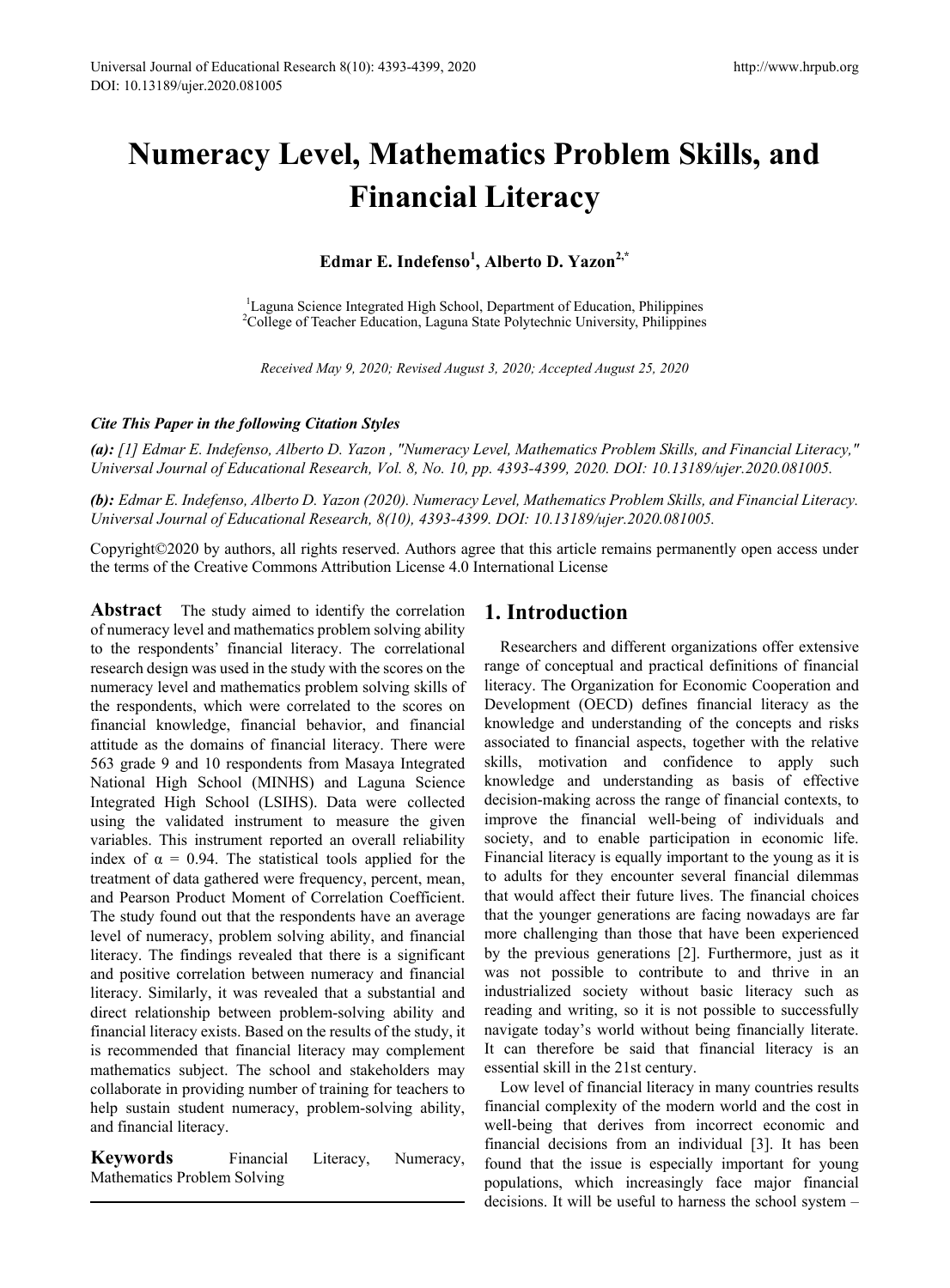primary, secondary and tertiary levels and civil society for far more comprehensive coverage of financial education [4]. Hence, there is a need to incorporate financial literacy in education curricula.

In 2015, Republic Act 10679 also known as An Act Promoting Entrepreneurship and Financial Education Among Filipino Youth was signed by former President Benigno S. Aquino III to support financial literacy and financial education in the Philippines. Section 4 of the said Republic Act states that financial literacy program shall be inculcated in all levels of education nationwide. Consistent with Section 5 of Republic Act 10533, or the Enhance Basic Education Act of 2013, the Department of Education (DepEd) shall ensure that K to 12 Program curricula shall be supported by programs on financial literacy. In addition, DepEd Memorandum No. 544, s. 2008, the institution partners with several private and commercial banks as spearheaded by Bangko Sentral ng Pilipinas (BSP) in launching the financial literacy program to develop habit and discipline of saving and money management among the Filipino youth. However, the given DepEd order only constitutes financial lessons integration on subject areas of Edukasyon sa Pagpapakatao (EP), Sibika at Kultura and Edukasyong Pantahanan at Panlipunan (EPP). Recently, Division Memorandum No. 032, s. 2019 supports the integration of economic and financial literacy in basic education in many subject areas including mathematics, specifically on the topics on statistics and probability. These movements predominantly support the significance of financial literacy t our country.

The connection between financial literacy and numeracy has paved its way since they relate to each other. For example, Lusardi [5] found that numeracy has an effect to the person's financial literacy in terms of financial socialization, quality of education and the study of economics. The mainspring, in order for one to become financially literate, is the capability in understanding numbers and having positive emotional attitude towards it which does not hinder an individual's daily engagement in activities involving mathematics and financial decision [6]. Hence, it can be mentioned that one of the contributing factors toward becoming financially literate may be explained by one's level of numerical proficiency. The numeracy of the student may serve as a computational engine which has various applications in the context of financial decision making.

In the Philippine K to 12 Education, the curriculum guide of Mathematics reiterated in its framework the importance of critical thinking and problem-solving skills as twin goals which are supported by other factors such as context, beliefs, environment, culture and language. In a study conducted by Attard [7] from a year six classroom in Australia, she explained how financial literacy and engagement in mathematics affect each other. Since the problems given involving money is relevant and

purposeful to students' lives, they were engaged in problem solving in a real-life context rather than hypothetical situations. It shows how financial literacy and problem solving ideally works hand-in-hand towards improvement of one another. Researches nowadays show gaps on the degree of how problem solving is related to financial literacy especially in the Philippine setting.

Without an understanding of basic financial concepts, people are not well-equipped to make decisions related to financial management. People who are financially literate have the ability to make informed financial choices regarding saving, investing, borrowing, and more [8]. The benefits of better financial literacy may be great. On a personal level, individuals may save more, better manage risk and may even be general equilibrium effects. Financial literacy is one of the skills needed by learners today and gains curiosity of the topic as related studies in the country appears to be limited.

## **2. Objectives of the Study**

This study examined the numeracy level, mathematics problem solving skills, and financial literacy among junior high school students. It also determined the significant association between student scores on these variables. The variables explored in this study were numeracy, problem solving, and financial literacy in terms of financial knowledge, financial behavior, and financial attitude.

# **3. Materials and Methods**

#### **3.1. Research Design**

The Correlational Research Design was used in this study to describe and measure the degree of association or relationship between two or more variables or sets of scores [9]. This was used in the study with the scores on the numeracy level and mathematics problem solving skills of the respondents which were correlated to the scores on financial knowledge, financial behavior, and financial attitude as the domains of financial literacy.

#### **3.2. Population and Sample**

The study had a total sample size of 563 grade 9 and 10 students as the respondents from a population of five hundred ninety-eight (598) students. The sample size was computed using Cochran's Formula with a confidence level set at 99% and 1% margin of error. Many financial decisions are attributed in their age bracket as derived from the review of literature and it is beneficial to determine their financial literacy level because of its relevance to their daily lives. In addition, level of financial literacy was varied on different grade levels for several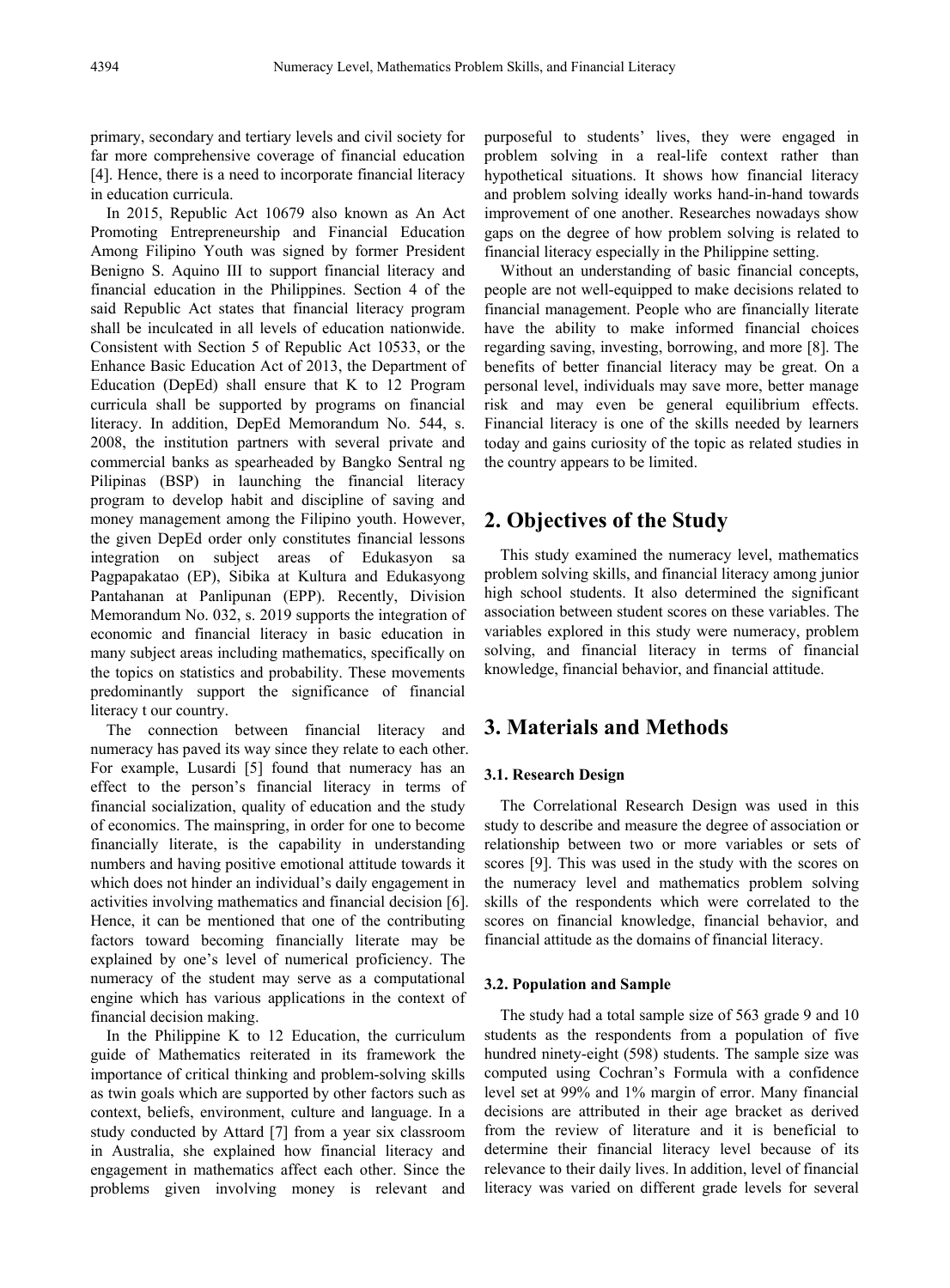grade levels are taking or have already taken economics on their social studies subject so settling on a single grade level would not be advantageous. An application of multi – stage sampling had been used to determine the respondents of the study. They were grouped according to their school and in accordance to their grade level. A random sample from each stratum was taken in a number proportional to the stratum's size when compared to the population. These subsets of the strata were then pooled to form a random sample.

#### **3.3. Research Instrument**

The study used three distinct instruments to measure individually the numeracy skills, mathematics problem solving, and financial literacy of the respondents.

## *Test on Numeracy*

The questions on the numeracy test are adopted from the Numeracy Inventory Tool for Laguna Learners (NIT2L) which consists of the basic topics that require mastery of skills in (1) Reading and Recognizing Numbers; (2) Ordering and Comparing of Numbers; (3) Performing Operations on Numbers; (4) Problem Solving & Number Sense; and (5) Analyzing Patterns & Graphs & Handling Data. The forty  $(40)$  – item test comprises the combined and selected questions from Level 1 and Level 2 of the tool whose topics coverage are Whole Numbers, Integers, Rational Numbers and Decimals. The participants' level of numeracy was determined accordingly, based on the given scale of the tool: 35 - 40 - Advance; 30 - 34 - Highly Numerate; 11 - 29 - Numerate; and 0 - 10 - Low-numerate. It reported a reliability coefficient of  $\alpha$  = .932.

## *Mathematics Problem-Solving Skills Test*

This instrument aims to assess the mathematics problem solving skills of the participants of the study. The five-item test was adopted from the instrument utilized by Siniguian [10] on the study "Students Difficulty in Solving Mathematical Problems". The questionnaire consists of word problems in mathematics such as age problem, time problem, motion or distance problem, number problem and geometry problem that will determine their process of problem solving. Steps of problem solving are identified by answering questions as (1) identifying what is asked and what are the given, (2) representing and forming mathematical equations, (3) computing or writing the solutions and (4) checking and stating the final answer. This is associated to the four phases of Polya's problem-solving. The difference on interpreting results is the use of a scoring scale. In this study, the researcher used the analytic scoring guide shown below to quantify the result of the respondents' problem-solving ability. The respondents' level of mathematics problem solving skill was determined accordingly based on four-level categorization. The

following guide is used for descriptive interpretation: 35 -  $40 = \text{Very High}$ ;  $30 - 34 = \text{High}$ ;  $11 - 29 = \text{Average}$ ; and 0  $-10 =$  Low. It obtained reliability coefficient of  $\alpha = .917$ .

#### *Test on Financial Literacy*

The goal of this test is to determine the level of financial literacy among the subject of the study. The literacy test is divided into three components namely financial knowledge, financial behavior, and financial attitude. For financial knowledge, five (5) of the questions were adopted from the Standards and Poors' Global Financial Literacy Survey. The additional seven (7) questions were adopted from the work of De Bock [11] which they have formed relative to Organization for Economic Co-operation and Development (OECD) goals on assessing financial literacy. The questions that have international currency were changed into Philippine peso given that the amount is not difficult enough to affect the main purpose of the instrument. In the worldwide study, an individual is perceived to be financially literate if he/she was able to answer three (3) out of four (4) questions which is 75%. Hence, the respondents' level of financial literacy will be classified according to four-level of categories:  $10 - 12 =$  High;  $7 - 9 =$  Average;  $4 - 6 =$ Low; and  $0 - 3 =$  Very Low.

For financial behavior and financial attitude, a Likert scale adopted from Surendar  $& \text{Sarma}$  [12] was utilized to measure the respondents' financial well-being on the said indicators with five (5) items each. It is answerable by using the scale from 1 (strongly disagree) to 4 (strongly agree). It generated a reliability coefficient of  $\alpha = .951$ .

To ensure the validity of the items and to guarantee that they are suitable and appropriate to the respondents of the study, these three (3) instruments were validated by a group of five (5) experts consisting of two mathematics master teachers, mathematics head teacher, district mathematics principal coordinator for high school and a professor from the College of Business Management and Accountancy. Remarks column were also provided for their comments, points for revisions, corrections, and recommendations on item content and construct**.** These experts rated the instruments as highly acceptable. After the pilot-testing, the instruments reported an overall reliability index of  $\alpha$  = 0.940.

After the instruments were administered to the respondents, the collected data were organized, tallied, and analyzed using frequency, percent, mean, and Pearson Product Moment of Correlation Coefficient.

# **4. Results and Discussion**

Locally, the Division of Laguna under the Department of Education – Region IV-A initiated its means of determining the numeracy level of the public school students in the province by devising a tool called NIT2L (Numeracy Inventory Tool for Laguna Learners) which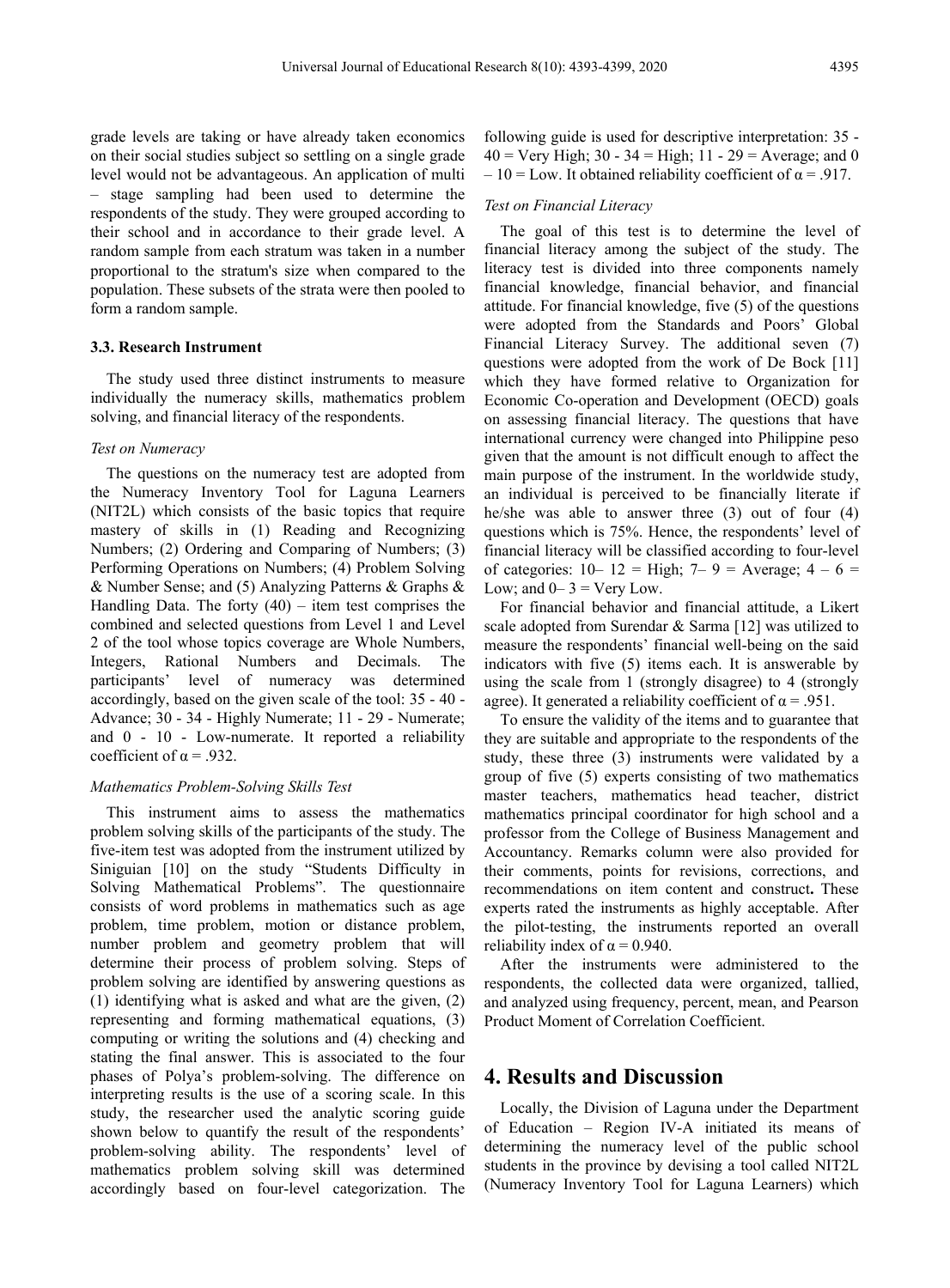consists of the basic topics that require mastery of skills in (1) Reading and Recognizing Numbers; (2) Ordering and Comparing of Numbers; (3) Performing Operations on Numbers; (4) Problem Solving & Number Sense; and (5) Analyzing Patterns & Graphs & Handling Data. This tool categorizes students as advanced, highly numerate, numerate and non-numerate depending on the obtained score.

**Table 1.** The Respondent's Numeracy Level

| Level                  | <b>Frequency</b> | Percent | Mean               |
|------------------------|------------------|---------|--------------------|
| Advanced               | 83               | 14.74   |                    |
| <b>Highly Numerate</b> | 79               | 14.03   |                    |
| Numerate               | 371              | 65.90   | 24.19<br>(Average) |
| Low Numerate           | 30               | 5.33    |                    |
| Total                  | 563              | 100.00  |                    |

As shown in Table 1, more than half of the respondents are considered to be numerate with a frequency of 371 (65.9%) and more than a quarter of them have advanced and high level rating with frequencies 83 (14.74%) and 79 (14.03%), respectively of the basic numerical skills such as reading, recognizing, ordering and comparing numbers, performing operations and analyzing patterns, graph or data on topics such as whole numbers, integers, rational numbers and decimals.

Only 30 or 5.33% of the respondents were found to have low level of numeracy. The obtained mean for numeracy scores is 24.19 which is considerably not too soaring relative to their grade level. However, a good result of 95% of numerate students given the tool of the Division is something to be regarded too.

According to Imam [13], Mathematics education in the Philippines is one of the priority concerns of the Department of Education (DepEd). This is due to the results being given by the different body analyzing the mathematics proficiency of Filipino students – both in international and national studies. One recent example of this is the result of PISA 2018 National Report of the Philippines which explored the reading, mathematics and scientific proficiency of high school students in comparison to other countries. The result of mathematics proficiency test among the surveyed students revealed a low mean score of 353 points which is a little point below the level 1 proficiency score of 358 and significantly lower than the OECD average (489 points) and ASEAN countries. At level 1, students can answer only the question with a similar context and clearly defined immediately come after a discussion of a mathematics concept. Moreover, the result shows that Philippines ranked lower than neighboring countries. Because of these, many initiatives on recognizing these problems have risen in the previous years from different regions or divisions.

**Table 2.** The Respondent's Problem-solving Skill Level

| Level     | Frequency | Percent |
|-----------|-----------|---------|
| Very High |           | 0.18    |
| High      | 6         | 1.07    |
| Average   | 382       | 67.85   |
| Low       | 174       | 30.90   |
| Total     | 563       | 100.00  |

The results in Table 2 revealed a dominating average level of problem-solving skills among the respondents with a frequency of 382 (67.85%). This means many of them scored from 11 to 29 from a total of 40 points. This is followed by the respondents whose classification is low with a frequency of 174 (30.90%). Unlike the numeracy level, their problem-solving skills level seemed significantly lower with 30.90% of them having low level of problem-solving ability. This outcome is also supported by the mean score of 12.57 among the collected data from the students. This is upsetting since one of the twin goals of the present curriculum in mathematics is to develop the problem-solving ability of students.

Recently, the PISA [14] National Report of the Philippines has come out all over the news reporting the reading, mathematics and scientific proficiency among Filipino students in comparison with other countries. Results revealed that the average score of students is 353 points and sadly, they were classified a little below Level 1 proficiency. At level 1, students were able to answer only the questions with similar context and clearly defined. This pertains to routine problems they usually encounter in classroom that require obvious actions and follow immediately from the given. Moreover, only 1 out of 5 students attained at least minimum proficiency level (Level 2) and Philippines performed significantly lower than the OECD average (489 points) and ASEAN countries.

The results of this study exhibited the same findings for both numeracy and mathematics problem solving among the surveyed students. Yet, the contributing factor/s of these problems is another topic to be found out, analyzed, and discussed.

Financial knowledge is the first construct of financial literacy that refers to how an individual understands the basic knowledge on financial concepts. In this study, the financial concepts involved are the understanding on inflation, risk diversification, simple and compound interest.

**Table 3**. The Respondent's Level of Financial Knowledge

| Level    | <b>Frequency</b> | Percent |
|----------|------------------|---------|
| High     | 25               | 4.44    |
| Average  | 150              | 26.64   |
| Low      | 295              | 52.40   |
| Very Low | 93               | 16.52   |
| Total    | 583              | 100.00  |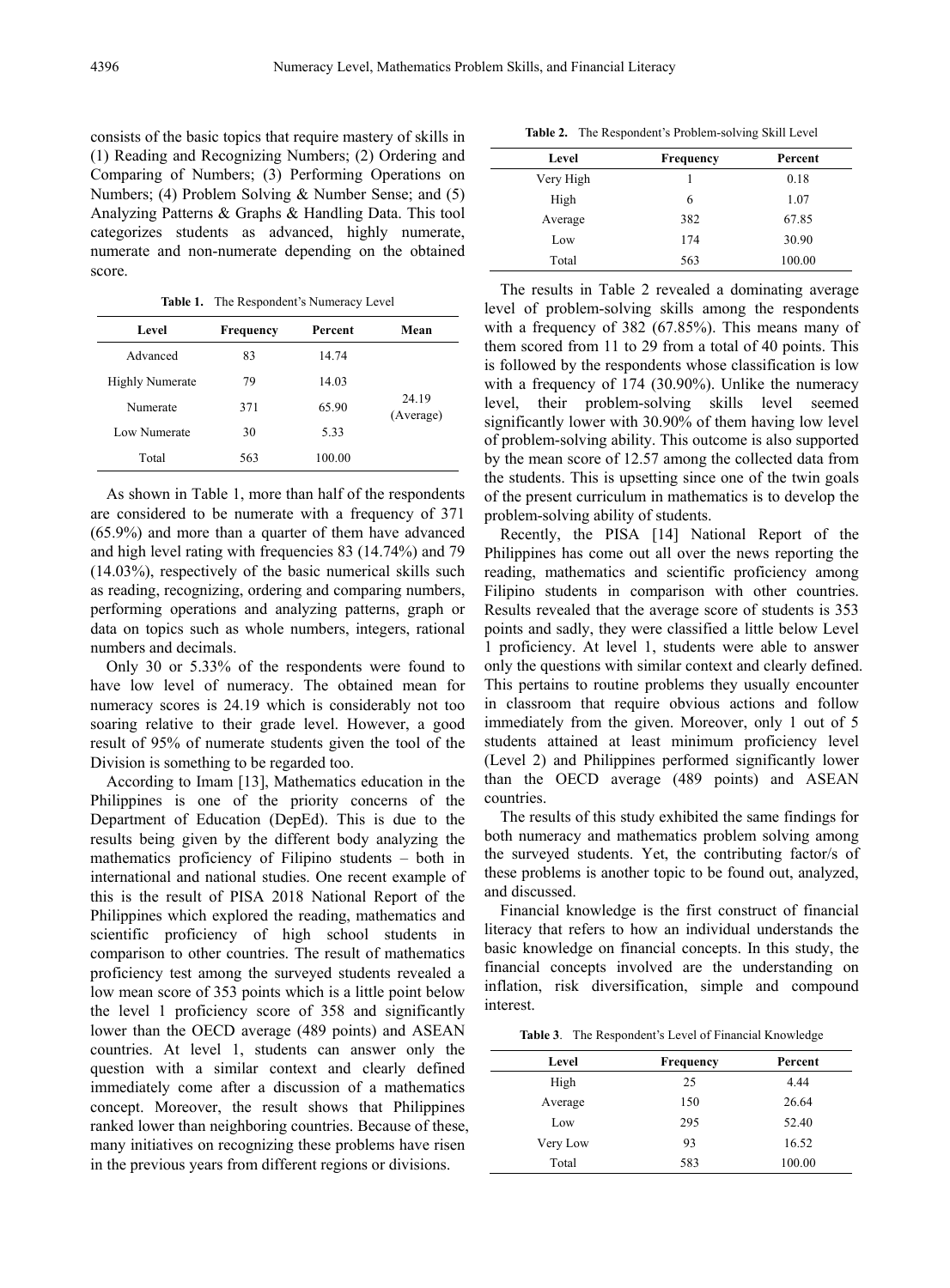It is evident from Table 3 that more than half of the respondents have low level of financial knowledge with a frequency of 295 (52.40%). This means many of them scored lower than 7 in the 12-item questionnaire of the topic. This is followed by the students whose level of financial knowledge is average with 150 (26.64%) count. Ninety-three (16.52%) respondents were found to have very low financial knowledge and only 25 (4.44%) of the surveyed individuals have high level of knowledge on finances based on the given tool.

For financial knowledge, the mean score obtained is 5.47 which also fall under the low-level range. If we put it into a mean percentage score, 45.58% will be obtained which is lower than the requirement of at least 75%. From Table 2, it can be concluded that only 3 out of 10 students have enough knowledge on finances.

Hence, it can be inferred that there is a low level of financial knowledge among students that needs to be worked on. This outcome supports the presented report on 2014 Standard and Poor's Financial Literacy survey where it was mentioned that only 25% of the surveyed Filipino adults were found to be financially literate. Llanto and Rosellon [15] also revealed figures on problems of Filipinos when it comes to finances that could be avoided given there is a strong foundation of financial knowledge.

Financial behavior, as used as the second subscale of financial literacy, is defined as the process of how individuals understand and act on financial knowledge so as to make sound investment decisions. In this research, a scale is used to measure financial behavior, which involves the factors that affect their actions or inactions in terms of financial aspect.

**Table 4.** The Respondent's Level of Financial Behavior

| Statement                                                                                                 | Mean | <b>Descriptive</b><br>Equivalent |
|-----------------------------------------------------------------------------------------------------------|------|----------------------------------|
| 1. I have financial goals in terms of<br>short-term (less than $1$ year)/<br>long-term (more than a year) | 3.23 | Average                          |
| 2. I have my own financial plan and<br>I strictly go accordingly                                          | 2.96 | Average                          |
| 3. Before I buy something, I<br>consider whether I can afford it.                                         | 3.50 | High                             |
| 4. I consider several products from<br>different companies before making<br>the decision to buy.          | 3.15 | Average                          |
| 5. I keep close personal watch on<br>my financial affairs.                                                | 3.00 | Average                          |
| Composite                                                                                                 | 3.17 | Average                          |

Generally, the students have good financial behavior as exhibited in Table 4 where they obtained average scores on having financial goals, planning and deciding on their financial dealings and keeping a watch of their financial affairs. Eliciting positive behavior in managing their finances at a young age is an admirable thing to be identified. Although their financial knowledge appeared to be low in summary, this doesn't seem parallel to their financial behavior. It can be observed from Table 4 that

among the statements, the one that stood out is considering the capability of buying a particular thing before spending their money. Overall, there is an average level of financial behavior among the respondents of the study. This implies that most of the students nowadays have identified the importance of financial decisions and management.

Financial literacy has gained the attention of the public as financial challenges of modern world emerge constantly. The financial preparedness of the youth must be addressed for it is vital in the economic future. The importance of being financially literate at an early age makes them ready to make financial decisions and navigate the increasingly complex financial marketplace [16]. People who are financially literate have the ability to make informed financial choices regarding saving, investing, borrowing and more [17].

Financial attitude on the other hand is the third domain of financial literacy which is the reflection of an individual's preferences in terms of finance in the future.

**Table 5.** The Respondent's Level of Financial Attitude

| <b>Statement</b>                                                                            | Mean | <b>Descriptive</b><br>Equivalent |
|---------------------------------------------------------------------------------------------|------|----------------------------------|
| 1. I find more satisfying to save<br>money for the future than to spend.                    | 2.67 | Average                          |
| 2. I believe in developing a regular<br>pattern of saving and stick to it.                  | 2.65 | Average                          |
| 3. Saving money for future use is<br>more important than spending it<br>today.              | 2.78 | Average                          |
| 4. The length of time it will take me<br>to pay off outstanding debts must be<br>considered | 2.87 | Average                          |
| 5. The amount money to be saved is<br>also important.                                       | 2.99 | Average                          |
| Composite                                                                                   | 2.77 | Average                          |

It can be viewed in Table 5 that an average of surveyed individuals believes in developing a pattern of saving although they find it more satisfying to spend than save money for the future. It is good to know with the result of statements 3 and 4 that students' perception on the importance of saving and length of time a debt should be paid is positive. Statements 5 seemed to be the most pronounced than the other statements which means as saving is important to the students, the amount to be stored is not as important.

In general, an overall score of 2.77 which fall under the average level is identified among the respondents. This means an average number of students has positive reflection on future undertakings in future finances.

The purpose of financial literacy is not solely for knowledge and understanding but rather in promoting effective decision making. Second, the objective of financial literacy is to improve financial well-being. Third, this concept does not affect an individual only but society as well. Fourth, financial literacy, just like the basic knowledge that formal education currently teaches us and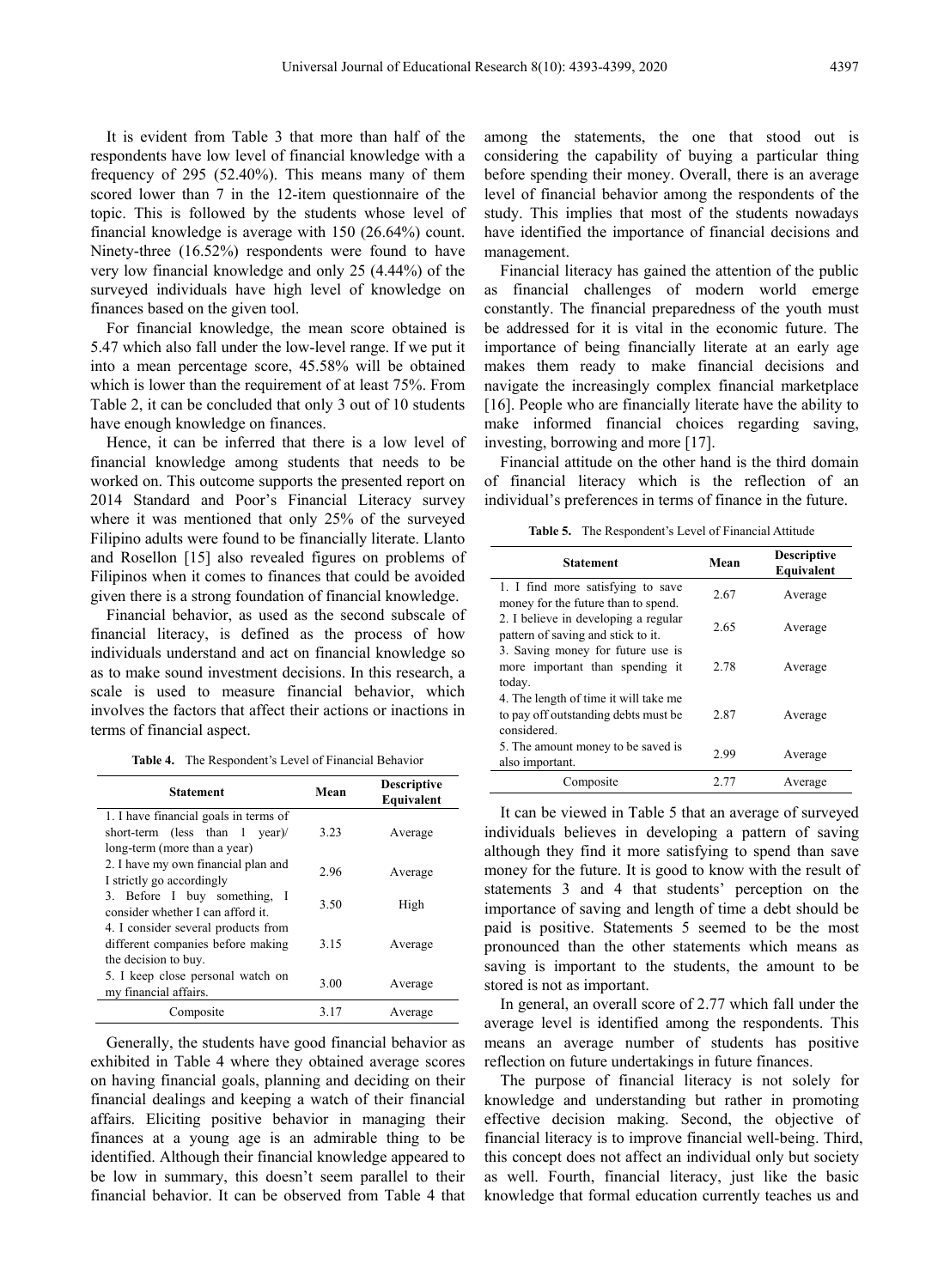enables young people to participate in economic life [5].

**Table 6.** Significant relationship between numeracy and financial literacy

| <b>Financial Literacy</b> | Numeracy  |          |  |
|---------------------------|-----------|----------|--|
|                           | $r-value$ | Strength |  |
| Financial knowledge       | $.609**$  | Moderate |  |
| Financial behavior        | $.296**$  | Low      |  |
| Financial attitude        | $356**$   | Low      |  |

*<sup>\*\*</sup>Significant at .01 level*

It can be gleaned from Table 6 that the correlation between financial behavior and numeracy is definite but small ( $r = .296$ ;  $p < .01$ ). Similarly, there is low positive correlation between financial attitude and numeracy (r  $= .356$ ;  $p \le 01$ ). Moreover, there is a moderate and positive relationship between financial knowledge and numeracy ( $r = .609$ ;  $p < .01$ ). Consequently, as numeracy level increases, the level of financial literacy tends to increase also. Regarding the strength of relationship, it can be inferred that there is practically significant correlation between numeracy and financial literacy.

These results confirm the presented literatures telling that there is a significant relationship between financial literacy and numeracy. To mention again, Lusardi [5] concluded on her paper that there is a link between financial literacy and numeracy. Amezcua and Everardo [3] also highlighted the direct relationship between mathematics and financial literacy as their study indicated that increase in financial literacy rate is also an increase in math score.

**Table 7.** Significant relationship between problem-solving skill and financial literacy

| <b>Problem-solving</b> |                 |
|------------------------|-----------------|
| $r-value$              | <b>Strength</b> |
| $.563**$               | Moderate        |
| $.190**$               | Low             |
| $214**$                | Low             |
|                        |                 |

*<sup>\*\*</sup>Significant at .01 level*

Table 7 showed the significant relationship among the constructs of financial literacy and problem-solving ability. It is visible that the results presented were statistically significant with each other. Similar to the strength of relationship between numeracy and the domains of financial literacy, problem-solving ability marked a definite but small correlation to financial attitude and behavior. A moderate correlation was also found between problem-solving and financial knowledge. It supports the presented studies like that of the result in Amezcua and Everardo [3] where they noticed that an increase of correct response in mathematics question results an increase also in financial literacy rate by 0.12 standard deviations. They emphasized the direct relationship between mathematics ability of the students and financial

literacy. The positive correlations between problem-solving ability and financial literacy with respect to financial knowledge, behavior and attitude means that a financially literate student is also a good problem-solver [17].

## **5. Conclusions and Recommendations**

The numeracy and financial literacy of the students have positive correlation. It can be said that as the numeracy improves, the financial literacy rate varies directly with it. The study also concluded that there is a significant relationship between mathematics problem solving and financial literacy components among junior high school students. The students' mathematics problem solving ability and numeracy are directly associated to financial literacy. It can be deduced that a numerate and good problem-solver student are also financially literate. Therefore, it is recommended that the administrators may improve the existing programs that concern financial literacy supported by mathematics education. The teachers may collaborate with one another on how to integrate financial knowledge with mathematics education with classroom tasks and activities. The school and other governing stakeholders may provide trainings and workshops to help improve this matter. Lastly, for future researchers, they may have to conduct action researches on models and activities that would help the administrators, teachers and students address this national concern.

## **Acknowledgments**

The authors would like to acknowledge the Graduate School of the College of Teacher Education, Laguna State Polytechnic University, for the technical assistance provided for the completion of this study.

## **REFERENCES**

- [1] Organization for Economic Cooperation Development (2019). PISA 2021 Financial Literacy Analytical and Assessment Framework. Retrieved from: https://www.oecd.org/pisa/sitedocument/PISA-2021-financi al-literacy-framework.pdf
- [2] Lusardi, A. (2015). Financial Literacy Skills for the 21st Century: Evidence from PISA. The Journal of Consumer Affairs, 49 (3).
- [3] Amezcua, A. V., & Everardo, J. A. (2017). Financial Literacy and Mathematics: A Study among Young Mexican High School Students. Revisita Mexicana de Economia y Finanzas,  $12(2)$ ,  $1-22$ .